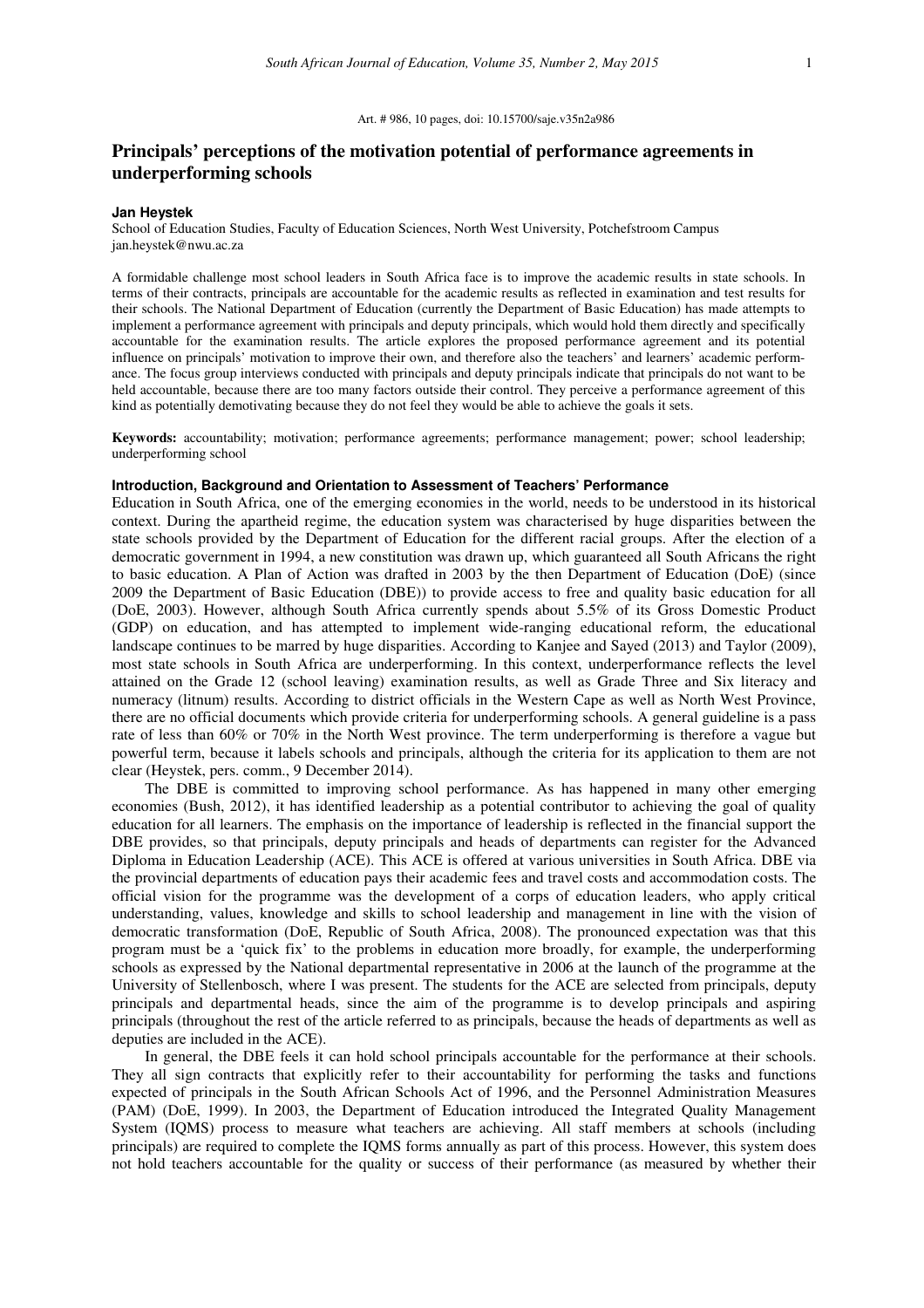learners pass or fail the subject they teach) (Mosoge & Pilane, 2014). No disciplinary or even specific developmental action is taken in cases where performance does not improve. The implementation of the IQMS has therefore not proved to be an effective means of motivating teachers to improve their performance (Mahlaela, 2012; Mbulawa, 2012). To address the issue of the accountability of all teachers, including principals, the DBE drafted a document, the Performance Agreement (PA – used here in reference to the proposed performance agreement document) in 2011, for principals and deputy principals. This PA would hold them accountable for the performance of the teachers, and therefore also the learners' examination and test results. As part of the process, necessary attempts were made by the employer (DBE) to negotiate the PA with the teacher unions, as representatives of the principals and deputies in the Education Labour Relations Council (ELRC). This initial document, drafted in June 2011 was not accepted by the teachers unions. Since then, the DBE has developed a more comprehensive document, the Quality Measurement System (QMS) (South African Council for Educators (SACE), 2013), which includes all teachers, such that it is not limited to principals and deputy principals. Nielsen (2014) points out that this trend towards stricter performance management and goal-orientated outcomes by governments is international, and not unique to South Africa. Although the role of the unions in schools makes the implementation of PAs a more complex process here, it still falls within the global trend to more visible, performance-driven assessment. The South African Democratic Teachers Union (SADTU), by far the biggest teachers' union and thus the most powerful roleplayer in negotiations on teachers' benefits, remains strongly opposed to the principles of accountability and potential disciplinary action in PAs. In its view, this is not in the interests of its members.

The initial proposed PA was never implemented, although the national Minister of Education (Gernetzky, 2012) publically announced the proposed PA. However, principals in the Western Cape Province did feel the potential threat of the proposed PA. As early as 2012, the Western Cape Province, one of the nine provinces of South Africa, wanted principals to sign the PA, even though the DBE and the unions had not yet reached agreement. Had principals signed this, it would have meant that disciplinary steps could be taken against them if the examination results at their schools did not improve. Later in this article, the focus group interviews and the analysis will be used to explore the principals' responses to the possible implementation of the PA.

The project described in this article stems from a desire to explore principals' responses to

what they had heard about the PA. This article explores their responses in order to raise issues about such agreements, and their possible effect on school leaders' level of motivation in South Africa. The question framing this research is: to what extent do principals perceive the PAs as motivational in the process of improving quality education? The question is premised on the notion that motivation is what moves one to participate in an activity, and is what affects one's desire to continue with the activity (Enhanced Motivation, 2004). The research draws on motivational theories to explore whether a PA could be a means of motivating principals to improve the quality of education in most underperforming schools. It should be noted that the performance management policy has not been implemented, and that the participants in the research did not have any firsthand knowledge of it. The research arises from my personal experience with principals during discussions in different forums. The anecdotal evidence I gleaned suggested that these school leaders had reacted negatively when they heard that a performance management process might be introduced. This will be discussed in more detail later in this article.

It cannot be said that the DBE assumed that if the PA were accepted, improved performance would necessarily result. It is more accurate to speak of the DBE's expectation (Fredericks, 2012; Gernetzky, 2012). This point will be explored in what follows.

## Performance Agreement as Potential Threat

Motivated people are likely to perform better over a longer period, than people whose actions result from an agreement which is potentially threatening to them (Latham, 2007; Owens & Valesky, 2011). The proposed performance agreement (QMS) is an example of such a potentially threatening agreement. The rationale for this assertion is that accountability requires measureable goals to be met; and therefore, these goal-driven agreements or control processes have the potential to motivate people to improve their performance level (Ryan, 2012). However, for this to be true, those being assessed or appraised must feel they have a realistic possibility of achieving these goals (Reeve, 2009). Although there is not really an official crisis of trust in South African education system, Saunders, Dietz and Thornhill (2014) have argued that many individual managers are struggling to manage positions of trust and distrust. The notion that a level of trust is important, resonates with McGregor's X and Y approaches to people and management (Kressler, 2003); if leaders do not trust those they lead, they tend to implement stricter control criteria and actions. This may explain why the national and provincial ministers of education and the directors generally feel the need for mechanisms to ascertain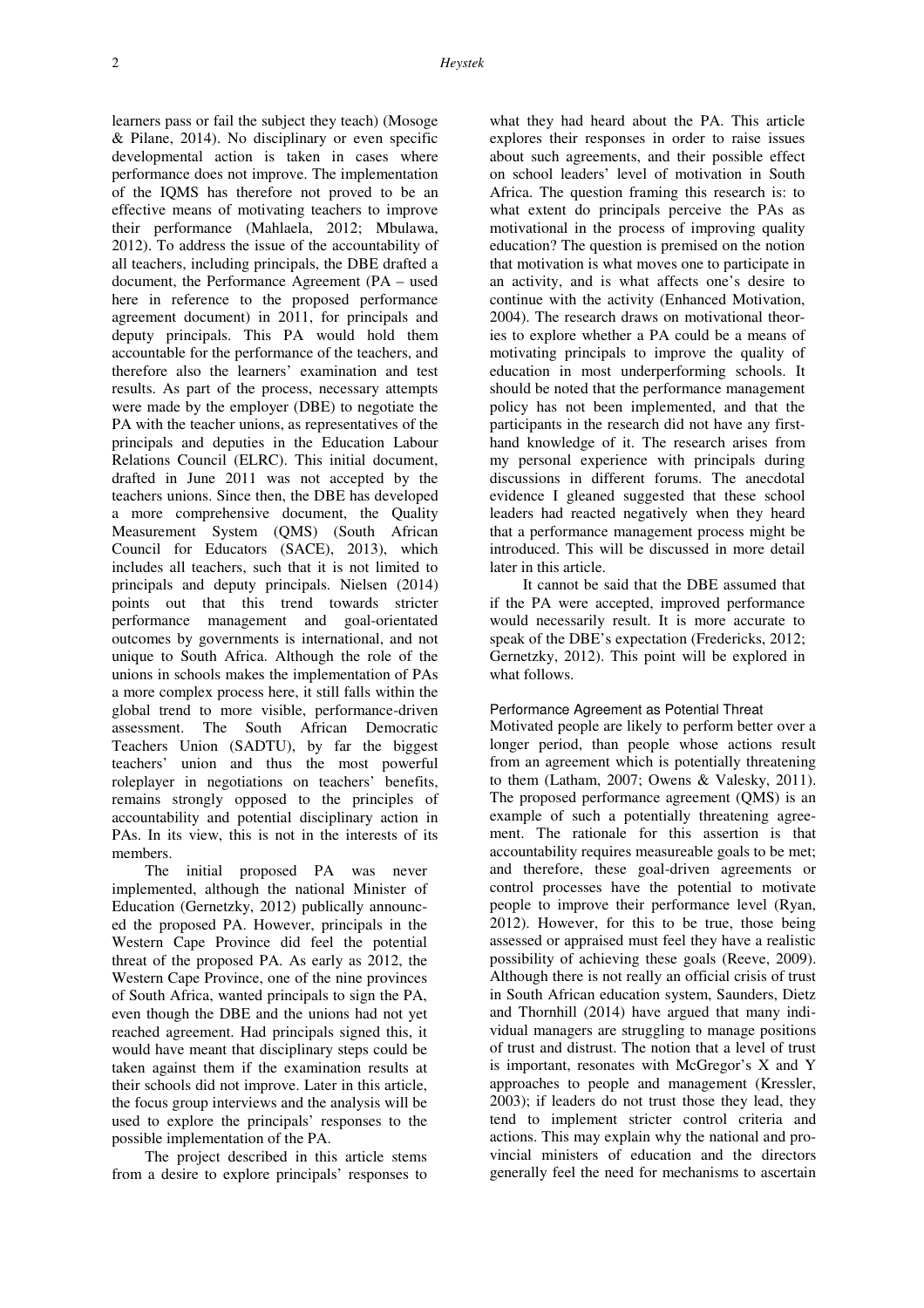whether their plans to improve the quality of education are achieving the desired goals and standards.

However, as Sun and Van Ryzin (2014) indicate, goals must be measurable and realistic. The potential problem with the goals of the PA is that although the examination results are measurable, the input of teachers and principals are difficult to measure. This compromises the reliability of the PA. A performance agreement of this kind thus focuses on the task, rather than the person (Crawford, 2009; English, 2008). Chen, Eberly, Chiang, Farh and Cheng (2014) refer to a paternalistic leadership (or rather governance) style, which may be said to typify the DBE's over protective or "I know what is best for you" attitude towards principals and schools. The performance goals are predetermined and externally developed; in this case, the examination pass rates or litnum levels have to be achieved, regardless of the context and circumstances of the contracted principal. This type of 'paternalistic' PA may thus be described as a managerial and task-orientated approach to school improvement.

DeNisi (2011) points out that the problem does not lie with the criteria or the content or the scale, but with the implied threat. When humans feel threatened, they revert to a defensive survival mode, and may lose the drive to develop the new ideas which are necessary to lead an underperforming school to sustainable improvement (Hallowell, 2011; Kressler, 2003). Mosoge and Pilane (2014) indicate that performance management without provision for development is unlikely to motivate teachers to enhance their performance. Underlying the research on principals' attitudes to the draft PA for principals, was the need to explore whether this would have a motivational or demotivational effect. In order for a PA to be motivating, the employees concerned need to feel that they can achieve the goals set out for them (Ryan, 2012). A determining factor is whether or not they feel that they have sufficient control over the contextual factors, intrinsic and extrinsic. For this reason, it is argued here that PAs or performance contracts should not have deterrent or other negative effects.

These insights have direct implications for the way the performance agreements are implemented or applied, as well as for the importance of making the purpose clear. A performance agreement may become a positivist, bureaucratic and inhuman process if employees are assessed against examination result targets, without regard to the context of the school and community. Performance agreements and appraisal are associated with goal path and expectation motivational theories (Pintrich & Schunk, 2002; Sheppard, Canning, Tuchinsky & Campbell, 2006). It is not clear from the draft of the PA whether or not the intended purpose was to motivate principals to increase their performance, but the Minister's statement indicated it was rather a managerialistic approach to keeping people accountable, rather than to motivating them in their performance.

#### Performance Agreements and Motivation

DeNisi (2011) emphasises that for assessment to be a performance-changing instrument, the process and criteria and purpose of the appraisal must be fair, valid and reliable. Otherwise, the appraisee will change his or her behaviour only to a limited extent, if at all. The performance agreement, including the document used, for example the IQMS or proposed PA, has to be seen as legitimate and acceptable by the appraisee. A performance agreement is not inherently problematic if the agreement is properly negotiated, and accepted by all involved. Nielsen (2014) emphasises the positive potential influence of PAs, when he states that when performance feedback shows that performance falls short of aspirations, this provides a signal to the organisation that some sort of change is required. Chen et al. (2014) in China, as well as Moreland (2009) in England and Wales, discuss the motivational factor of performance appraisal, and indicate that the level of trust between the people involved in the PAs is an important factor in making performance appraisal a positive process. What is most important is not the control, assessment, appraisal, inspection, or whatever the actual process is labelled, but the motive behind the control functions it enacts. A school-related PA must be more than an accountability tool; it must also *make provision for the development and support* of the principal (Cardno, 2012). McGregor's X and Y approaches to people and management (Kressler, 2003; Maslow, 1998) offers a way of understanding the philosophic base that underlies PAs or appraisals. Although, like most social theories, McGregor's theory has been subjected to a great deal of criticism, it remains useful to the current argument, where his basic assumption is that there are two contrasting views that one may apply to the process: one is that people are inherently not driven to work hard (theory X); and the other is that people are highly motivated and dedicated (theory Y). Theory X implies a lack of trust, and hence, a "must know and control" attitude, which centralises PAs as vital. However, theory Y leads to a very different attitude. Principals, for instance, would be seen as professionals who do not need to be controlled and managed by means of PAs in the same way as workers involved in forms of industry. Subscribers to this view would see intrinsic motivation as preferable, because it is more likely to provide a longer-term solution to the need to provide quality education than a threatening control process (James, 2005; Latham, 2007). Moreland (2009) concurs that in England and Wales, a positive attitude to the way teachers are treated makes the performance process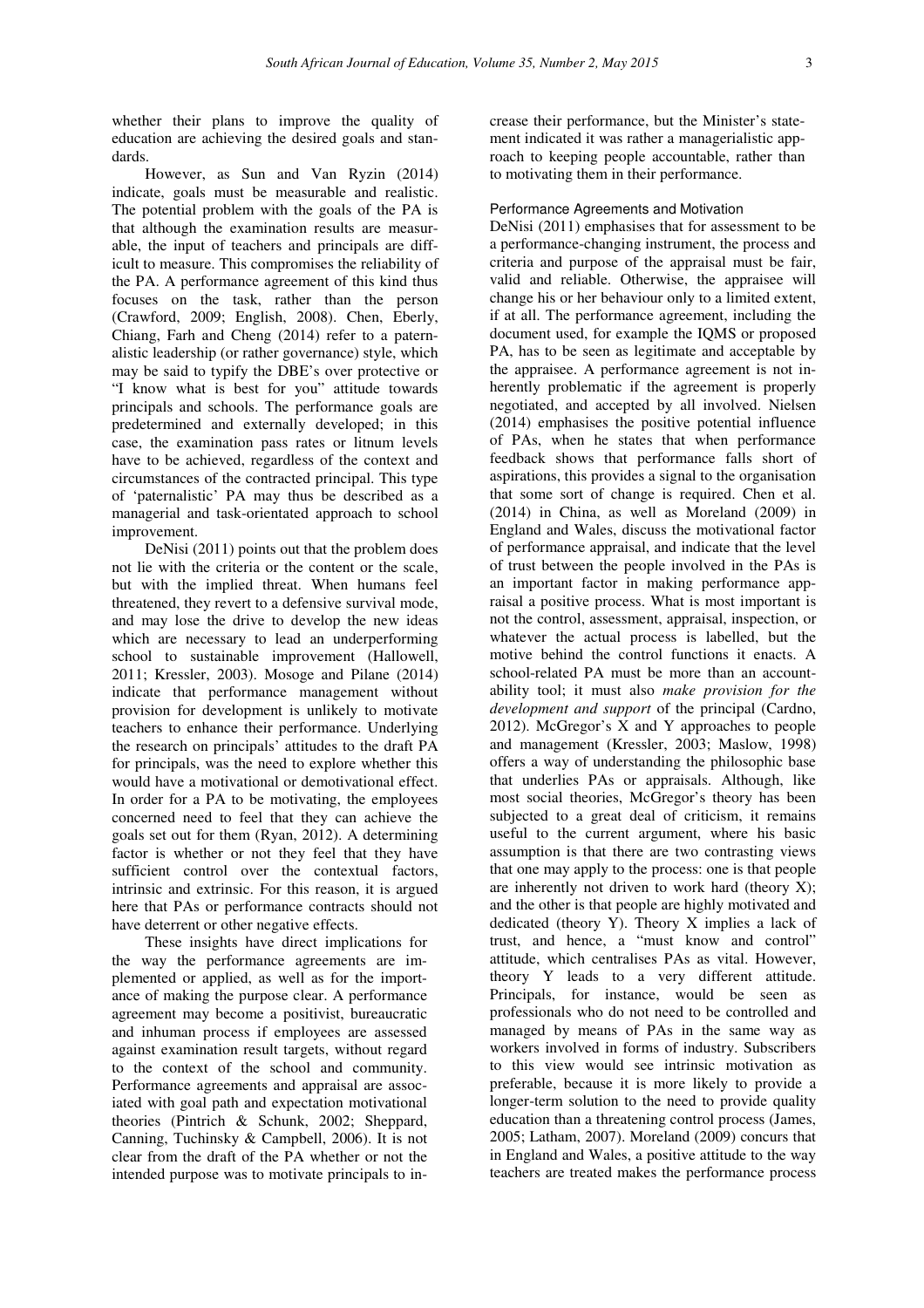a positive experience. This is very different from the South African context, where a theory X approach is taken towards principals.

The job description in the contracts principals sign at state schools explicitly states that they are accountable for the quality of education in their schools. Knapp and Feldman (2011) refer to this as internal accountability or internal motivation. Externally driven accountability, however, is more of a matter of compulsion, where the person involved meets requirements due to a sense of legal obligation. Expressed in simple terms, people may feel that I do not really believe in performance process, but because legislation requires that I must do a thing, I will therefore (or, I must) do it.

Another problem with a performance agreement is that it is applied according to a one-sizefits-all policy. According to Sun and Van Ryzin (2014), there is sufficient evidence to show that an individual's personality, attitude and values, as well as contextual factors like teachers and the socioeconomic environment, can make a difference to the approach taken to implementation, and the consequent success or failure of any performance system. Moreland (2009) stresses that when performance management is experienced, as at least partly focused on individual as well as organisational management and goals, the participants feel positive about it. Sun and Van Ryzin (2014) indicate that in the United States of America (USA), performance management is correctly implemented, which includes a positive relationship between the leader (or employer) and employee. There is, therefore, the possibility that principals in South Africa could be motivated by a PA that is appropriately managed and implemented. However, as Sun and Van Ryzin (2014) point out, performancerelated data should not be an end in itself: the process should allow principals to evaluate how much progress their leadership has achieved over time, help them to make better decisions, and adapt to new priorities or needs, so as to bring about the desired improvement.

Martin and Dowson (2009) define motivation as a set of interrelated beliefs and emotions that influence and direct behaviour. For this reason, PAs may be expected to fulfil a few basic functions: first, to ensure that the work being done meets the minimum requirement of quality or predetermined goals. Secondly, such an agreement may serve as a motivational factor to workers, because they may earn more money, or some remuneration or, preferably, feel inherently motivated if they achieve the agreed standards or even surpass the required standards. Martin and Dowson (2009) argue that relationships affect achievement motivation by directly influencing the constituent beliefs and emotions of motivation. Interpersonal and intrapersonal relationships will negatively influence motivational levels if principals are made to sign agreements. However, a positive self-relationship, but also positive relationships with superiors and followers, may be significant motivational factors that minimise the potential demotivational factors in these agreements. Thirdly, PAs may also serve as a smoke screen for employees to eradicate unproductive workers, as one of the participants in this research indicates.

A further problem is that there are too many factors, both external (environment or fellow human beings) and internal (personality, values), that could influence the motivational levels of a person; or constrain the ability of a person (such as principal) to motivate all the teachers in a school simultaneously and to the same level, to get them to improve their performance significantly (Kressler, 2003; Sheppard et al., 2006). Each individual, as a cognitive, emotional and values-driven entity, thus needs a specific kind of motivation to make him or her 'move' to achieve or do what is expected. External factors, such as the circumstances, also determine the kind and level of motivation needed (Pintrich & Schunk, 2002). These include the school's socio-economic environment, or the infrastructure of schools, which often lie outside a principal's sphere of influence. These factors may significantly affect the academic achievements of learners in the school (Reeve, 2009; Ryan, 2012). If the principals feel that there are external factors that are beyond their control, which will prevent them from achieving certain performance objectives, they may not see a PA as an acceptable accountability instrument.

# **Research Design**

The research employed a constructivist and interpretative perspective. In this qualitative approach, the participants construct their own reality, perceptions and interpretations of what is happening, what they are experiencing, and what they know. This construction is influenced by the participants' own personal reality, context and personality (Cohen, Manion & Morrison, 2000). They constructed their understanding of the PA from what they had heard from different sources, *exempli gratia* (e.g.) newspapers, friends, unions and departments of education. In this research, little of the information had been gained from viewing the proposed document itself, but is rather based on second-hand information or discussion. This does not make the perceptions linked to their lived experiences of the participants less valid. Lived experience refers to how a person experiences a situation, which directly or indirectly, consciously or unconsciously, influences their perceptions about the specific issue, which in this case is the proposed PA (Savin-Baden & Major, 2013). The participant's own constructed reality is how they "create forecast events and rehearse situations before the actual event occurs" (Cohen et al., 2000:337), which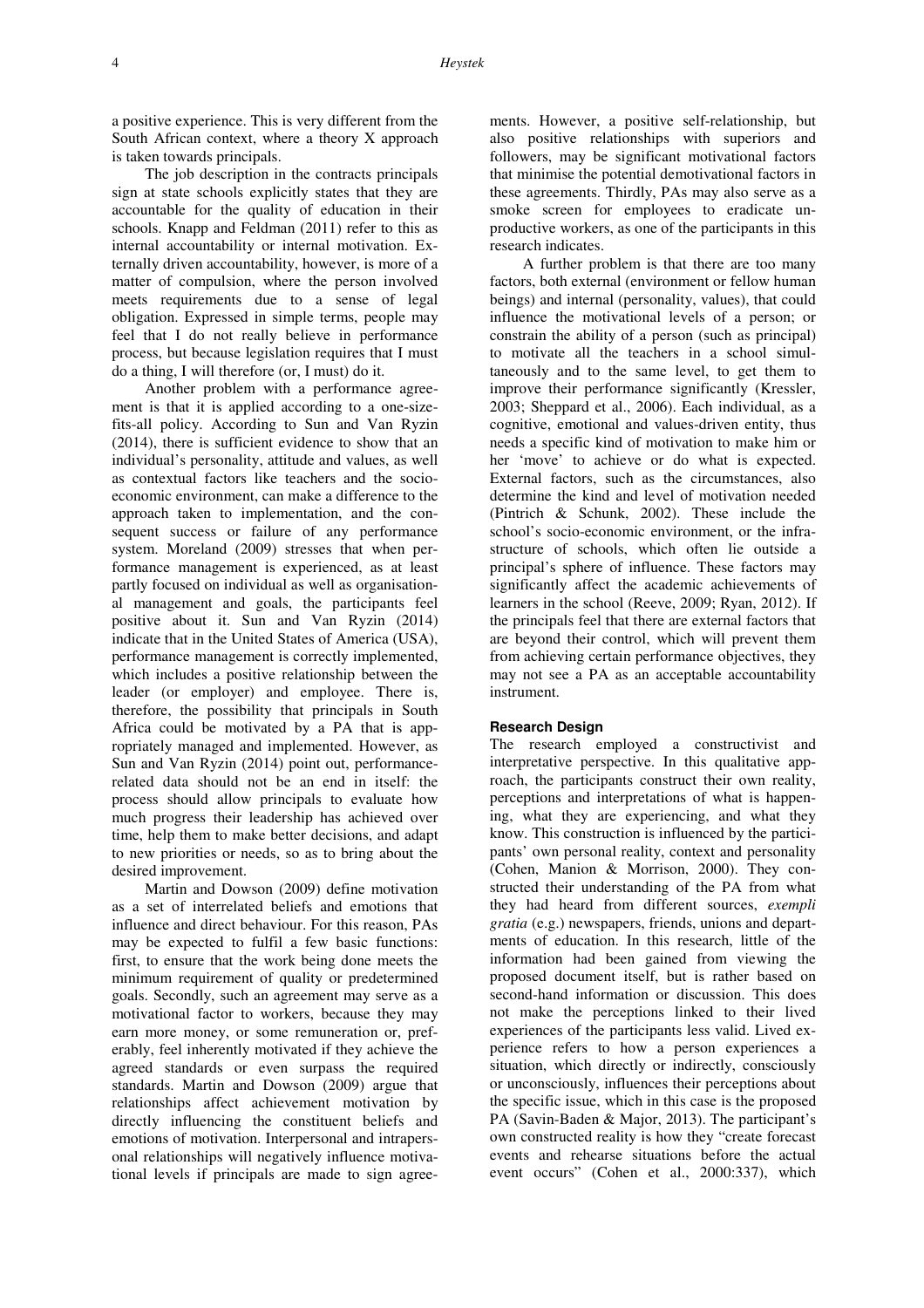again, in this case, is the potential influence on their motivation and performance level. Although the performance appraisal was not implemented, the participants experienced what may happen if the PA may be implemented. The participants were confronted by the possibility to sign a PA which might have a potentially negative influence on their work as they heard the Minister of Education said.

Most, if not all of the participants came from underperforming or low-performing schools, as identified by the Western Cape Department of Education. Although most of the principals were working in the Western Cape, a province which generally performs very well (DBE, Republic of South Africa, 2013); the schools are located in rural and poor socio economic and previously oppressed communities, which historically tend to form the backdrop for most of the underperforming schools in South Africa (DBE, Republic of South Africa, 2011). A convenient sampling strategy was applied to select the participants. The sample included the school leaders, who would have been directly influenced by the PA if it had been implemented, namely the principals, deputy principals and heads of departments. The purposive and convenient sampling was not conducted to determine if these groups of participants had differing perspectives on the PA, but rather to ascertain a perspective from the leadership group; hence they were included in the groups as equals, and not as representatives of the different levels of leadership in schools.

A convenient sampling method was applied, because the participants were conveniently available. It was also purposive, because the participants in the Western Cape already had information that the performance would be implemented in their

province, even while the national agreement was not yet signed. Group D was purposively selected, because they are from another province and also had postgraduate qualifications in education leadership. The purpose was to determine if they had similar perceptions about the proposed PA. They were also conveniently available, since they were the part time lecturers for the ACE programme. The participants in groups A, B and C (see Table 1) were selected from principals and deputy principals in the process of gaining a leadership qualification at a university. The members of Group D were part-time lecturers presenting courses in a leadership qualification, but they were all full time principals and deputy principals. They were selected because of their position as school leaders, and not as lecturers. The fact that they already had either a master's or doctoral degree made them a unique group of principals and deputies, who could offer a different perspective.

It could be argued that groups A, B and C constitute a captive audience. However, these participants, who voluntarily registered for the academic programme, can also be described as "knowledgeable". Their decision to register for the programme is an indication of their own need for development and their potential interest in managerial issues with regard to their own and their school's performance.

The participants explained how they saw, felt, and experienced the announcement of the proposed PA, and what they expected the implications to be. From one perspective, their views may be seen as biased. However, this is not an issue here, since the research is concerned to reflect their reality at that time (De Vos, Strydom, Fouché & Delport, 2011).

**Table 1** The focus groups

| Group A   | Five students (principals) who live about 400 kilometres from the capital city of Cape Town. The    |
|-----------|-----------------------------------------------------------------------------------------------------|
|           | centre of this area is a large town in surrounding rural areas.                                     |
| Group B   | Eight students (six principals and two deputy principals) from a large town or its adjacent rural   |
|           | areas, 200 kilometres from Cape Town and about 200 kilometres from where Group A live.              |
| Group $C$ | Five students (three principals and two deputy principals), who live in a small, rural town and in  |
|           | its rural environs, more or less midway between the two other towns, and about 180 kilometres       |
|           | from Cape Town.                                                                                     |
| Group D   | Three part-time lecturers (principals) who live to the north of the country, about 1,800 kilometres |
|           | from Cape Town. All had the minimum qualification of a master's degree.                             |
| Group E   | Nine principals from the Executive of South African Principals Association (SAPA) Western           |
|           | Cape.                                                                                               |

The participants from Group A, B, C and E were from the Western Cape, which is regarded as one of the two best academically performing provinces (DBE, Republic of South Africa, 2013). The members of Group D were selected on the basis of convenience. I had the opportunity to participate in the presentation of the leadership programme at another venue in the country. These principals and deputy principals were part-time lecturers, who helped to present the programme. They were different from the other groups in that they had higher academic qualifications; all of them had at least a master's degree, and some had a PhD degree.

The participants of group A and B were selected from the 200 students attending the academic programme; those in Group C were selected from amongst 25 students attending the programme at this venue; and those in Group D were selected from amongst 24 part-time lecturers. They all volunteered to participate after they had been informed as to the nature of the research project. The interviews were conducted after the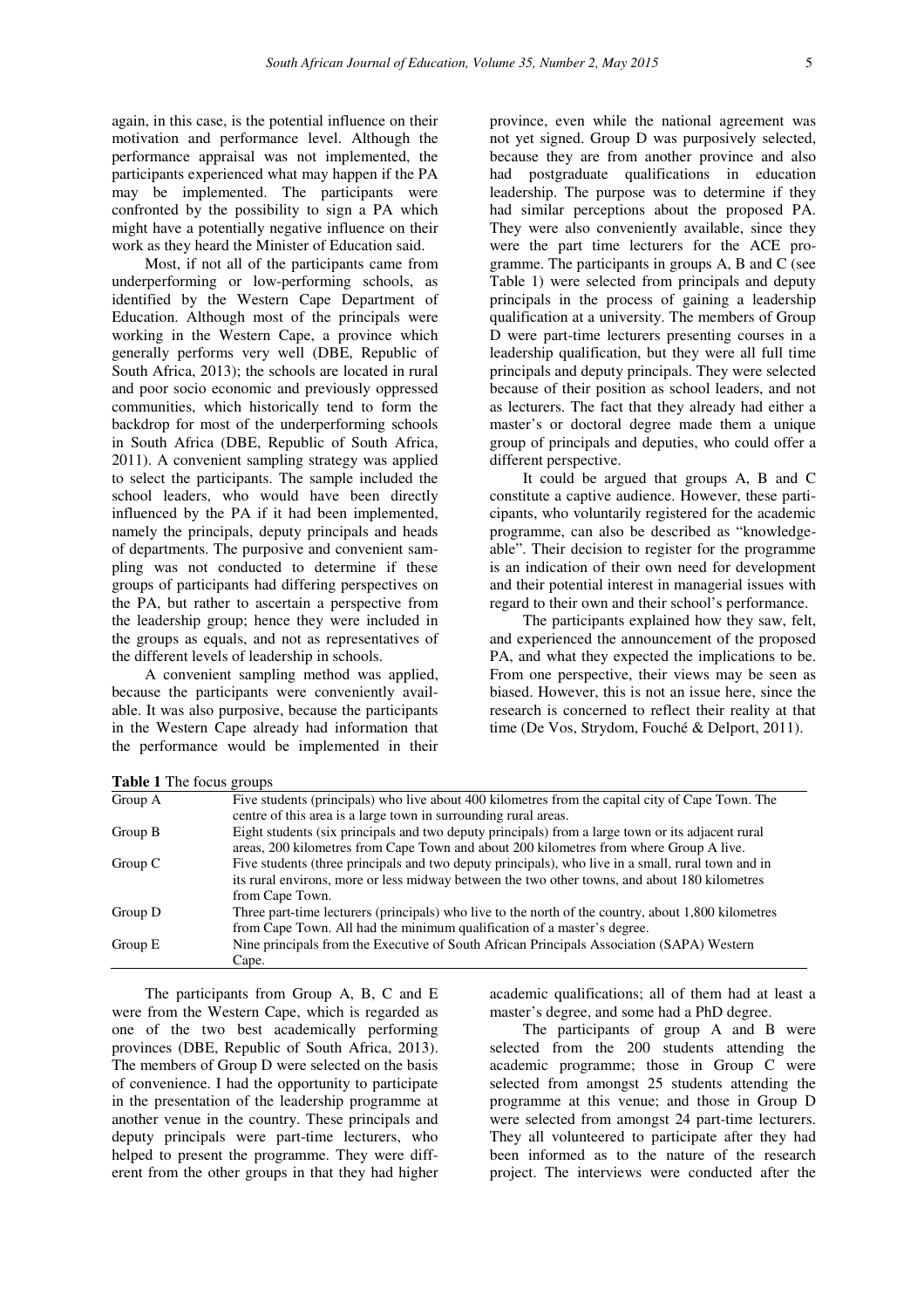classes ended at a convenient venue for the participants. Since a large number of students had volunteered to participate, I decided to work with the participants who arrived at the agreed venue the next day.

The ethical requirement to explain the procedures in detail was met. In all the cases (except in the case of the SAPA principals), I was either their lecturer in the programme, or their former lecturer, at different levels in Education Management and Leadership programmes. I therefore acknowledge that they may have been influenced by my presence, or by the ideas I had presented to them during the programme. I attempted to ensure sufficient validity of the information they provided, by emphasising that I wanted them to give their own opinions. I also ensured that I did not ask any leading questions, and that I even challenged some of their statements when it seemed that the principals might be pandering.

Focus group interviews were the means of gathering the data, with semi-structured interviews as the data gathering tool. This gave the participants the freedom to discuss the issues, but all of the groups were given a basic predetermined set of questions as a discursive guideline. Stewart, Shamdasani and Rook (2007) indicate that focus group interviews are preferable to individual interviews, because they give the participants the confidence to speak their minds openly. They are also able to draw on each other's ideas, making the discussion a building process of gathering data. De Vos et al. (2011) indicate that participants can also support each other, and thus, can emphasise the importance of a particular point; but they could also disagree with each other, which is an indication that the issue was as contentious as the project assumed it to be. The focus group is also an ideal forum in which to construct reality, since differing opinions were sometimes expressed, allowing a deeper understanding of the theme to be reached. During the focus group interviews in this research, I ensured that a single person did not come to dominate the discussions, since that could have prevented all the participants from voicing their views, and thus have influenced the data collected. Certain participants were specifically prompted to give their opinions, so as to allow all voices to be heard. The discussion during the focus group interviews was thus a developmental process, capturing a communal construction of reality with regard to the proposed PA document (Stewart et al., 2007).

The interpretative data analysis was used on that data which captured the direct voices of the participants, reflecting their construction of reality. This reality was then interpreted against the theory and existing knowledge related to the issues addressed in the project. The quotations in this article were chosen because they represent the con-

struction of the group, rather than a single person's ideas.

In the following sections, I draw on the data to discuss the issues addressed by the participants.

### **Results and Discussion**

## Principal's Knowledge and Perceptions of the Proposed Performance Appraisal

The official negotiations on the proposed PA took place in the ELRC between the DBE and the unions. From the comments of the principals, it seems that neither the DBE nor the unions communicated with the principals about the PA and its possible implications. Although the majority of the principals had heard something about the PA, few of them had seen the draft PA, or been given any official information about it. In the interviews, the participants expressed their particular concern that the Western Cape wanted to implement the PA before there had been public or interest group meetings to clarify all the issues it raised. The participants in the SAPA (Group E) had had the opportunity to discuss the document in detail, because they had been asked to give official feedback to the Western Cape Department of Education (WCED), as well as to the national DBE. The SAPA participants said they did not have a principled objection to such a document or to the process involved, but they felt that there were many problems with the current form of the document. They too expressed their concern that the WCED wanted to pilot the PA, with the blessing of the DBE, although the official agreement had not been signed in the ELRC. In fact, agreement had been reached in the ELRC in December 2011 that the document had to be revised by the DBE before the unions, especially SADTU, would discuss the issue again.

One of the principals in Group B, who is actively involved in SADTU, indicated that he had been given information about the PA by the union. A few other principals intimated, after some hesitation and a short discussion among the members of the group, that the PA had been mentioned in passing at information sessions organised by the local districts. In their view, neither the DBE nor the WCED seemed to have a structured plan to inform principals about, or to promote the implementation of the PA. Most principals described their knowledge about the PA as information that they obtained 'via the grapevine'. A principal (an active union member) in Group D mentioned that at a union meeting "they just touched on the document" about the PA, but there had not been a specific meeting to inform them or discuss the possible implications. Another principal in this group (not actively involved with any union but with a Philosophiae Doctor (PhD) in Education management and policy), first read about it in a newspaper, and then heard about it in her district.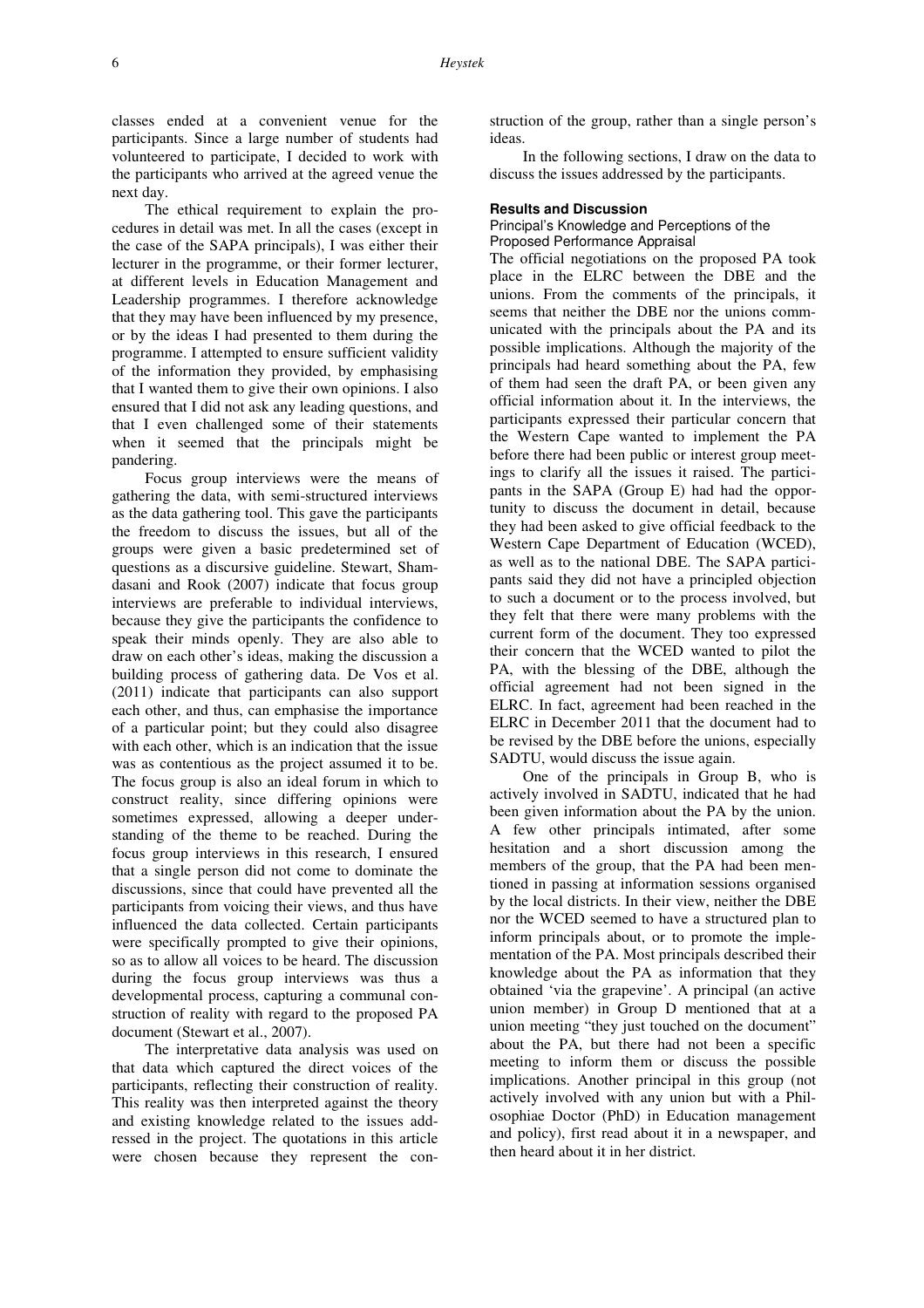A Group D principal (active union member) summed up how the group had felt when they heard that the PA might be implemented:

> […] *I think it brought us a little bit of fear, because it is not clear what will happen to you* […] *if you underperform. Your performance is based on* [a] *number of stakeholders, like the parents and governing body, learners, yourself and teachers; and it is easy to be sabotaged. For example, if the governing body does not want to improve the buildings,* […] *you as a principal* [may nonetheless] *be measured on the* [state of the] *buildings.*<sup>i</sup>

A principal working on his PhD (Group D) research commented: "[I]t was a mixed feeling, because there was a lot of uncertainty, and I thought, we will get clarification about it". One of the Group A principals had this to say:

*To me, it is a threat, especially* [to those of] *us in*  […] *disadvantage schools. We do not have resources, and therefore our conditions are different* […] *and therefore we have problems. I do not think we can be treated* [as] *previous Model C schools* [are treated]*. The principals and deputies may lose their job, and that* [seems] *unfair to me.*<sup>1</sup>

The fear and uncertainty expressed above are discouraging to principals, where the PA can be seen to potentially undermine the basic human needs of safety, as indicated by Maslow, because they may lose their work (Aycan, Kanugo & Mendonça, 2014). Most of the participants felt that there was limited motivational value and power in the PA. One of the principals in Group D explained their feelings about the PA as follows:

> *It* [the PA] *is a threat, because we think it will be the same as with the directors – if you do not perform, you will be recalled (25:10).* [In the South African context 'recall' means that you are removed from a post and either employed at another school or in a district or circuit office].

Group B and C commented that the PA was not motivational, because teachers might be empowered to "sabotage" the principal. In this kind of situation, teachers might purposefully undermine the principal's leadership and efforts to improve the school, which could ultimately even lead to the dismissal or replacement of the principal. That is another indication that principals felt factors outside their control that could have a negative influence on their future careers if they signed the PA.

## The Performance Agreement as a Potential Motivational and Accountability Tool

Most participants did not perceive the PA as potentially motivating. They mentioned external factors outside their control, which made it impossible for them to feel they could take responsibility for the personal performance of each teacher, and by extension, for the examination results of the school. The participants mentioned all the usual hindrances to performance, such as lack of facilities, teachers' (possibly limited) qualifications, the learners' level of ability, and (possibly detrimental) socio -economic conditions.

Significantly, most were adamant that external motivational factors – for example, an increase in their salary – were not necessarily important motivational factors. In their view, for money to be a motivational factor; all the teachers at the school would have to share in any financial benefit. That would have to go along with the teachers' willingness to share in the consequences should the school not perform. The principals were under the impression that the national department of education had not made the additional funds necessary to reward all.

The participants also mentioned other external motivational factors that would have a motivational effect on them, and would empower them to encourage teachers to embrace development, such as better facilities at the school, and better support from the departmental officials at the local level. This would be a more effective means of getting them to work harder than a PA, aimed at forcing them to work harder. They also mentioned the important role parental support could play. External motivational factors can therefore not be discarded as potential shorter-term motivational factors.

Most of the participants did not believe that the PA would be a powerful means of inspiring the principal, and most of the staff members, to improve their own performance. On the contrary, the PA was perceived as an action which might have very different consequences from those envisaged by the different departments of education initiating this process. The principal's internal motivation (Knapp & Feldman, 2011) were not addressed, because they said that the PA would not provide them with any power to use, if and when teachers did not meet the agreed levels of performance. The Group D principals also said that their knowledge did not give them total power, but noted that it did help them.

One of the most important factors which militated against the principals' feeling that they should be held accountable for the quality of the performance of teachers and the academic achievement of the learners, was the teachers' unions. The Group D principals put it this way:

*We as principals are exposed (by the PA), because you know, the teachers are protected by the unions; we may be recalled, but because of the union's power, an underperforming teacher will* [stick] *with you forever.* [Author: underperforming teachers will rarely or never be disciplined or have formal action taken against them $l<sup>iii</sup>$ 

## **Concluding Comments**

As an emerging economy, South Africa needs to raise the quality and level of the education provided to its future citizens. In order to manage this process, the DBE seems to use a neoliberal and managerial approach, adopted from countries in the developed world (Apple, 1999), rather than a progressive management process that would em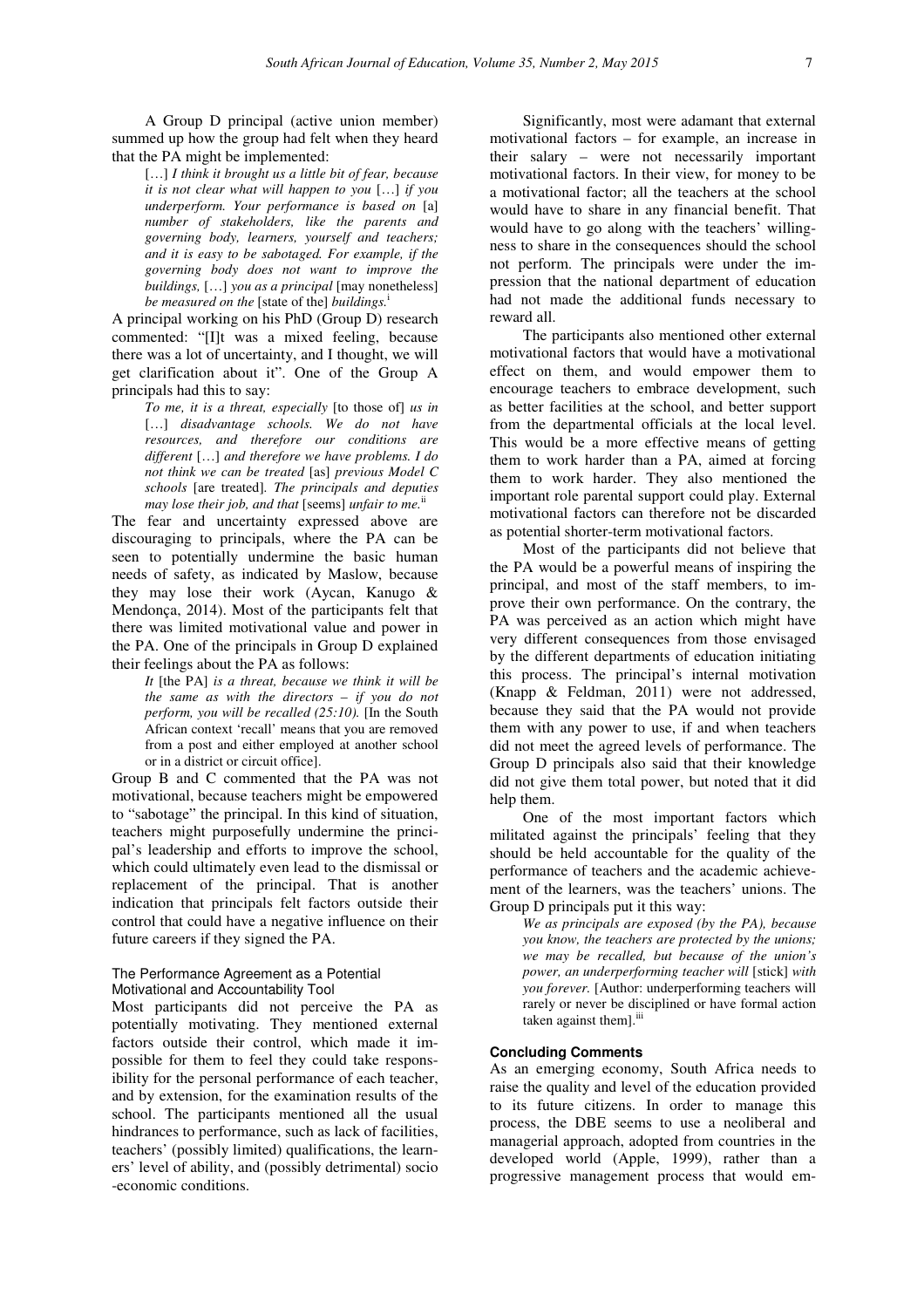power local school leaders. In particular, it has not taken sufficient account of the contextual constraints in the school environment.

In general, the participants' initial reaction to what they had heard about the PA was that it represented a threat, rather than a motivation. Their perceptions were based on the view that the locus of control was not in their hands. They saw themselves as unable to achieve the required goals, which would threaten their work and position (Latham, 2007; Ryan, 2012). The potential motivational influence of goals as motivation (Ryan, 2012) was thus negated by the principals' sense that they would be unable to achieve these goals, due to constraints over which they had no control.

Negative emotions have a strong influence on the motivational level (Martin & Dowson, 2009). In this case, the proposed PA offered few, if any, incentives for principals. According to the 2011 draft performance agreement document, there was no offer of a salary increase, or other reward, providing guidelines for performance (SACE, 2011). Therefore, they viewed it as a control mechanism, that was likely to have a negative effect on them, and which was not likely to result in a sustainable improvement of education.

It is important to note that the responses of most participants was based on informal or unofficial information, such as newspaper articles, information, or comments given on the radio, or the informal discussions of colleagues (grapevine). This speaks directly to the expectations of motivational theory. The expectations from the DBE that principals must under all circumstances improve the quality of education and if they cannot do this, ought to be accountable for the low performance was too high. When a goal or expectation is too high and it does not seem achievable for the participants, it loses its motivational value (Pintrich & Schunk, 2002). Outcomes expectations (Reeve, 2009) such as the proposed PA, can be valuable as a motivational factor if the person concerned experiences the expectation as achievable, and if the effort involved to attempt to meet this will result in valuable outcomes aligned with the level of effort. The perceptions the participants cited in this research were based on the Minister's comments, as well as their experience of the redeployment of underperforming district officials. When the Minster made the comment, their perception was that the actions of the Minister were an abuse of power (Guthrie & Schuermann, 2010) or the use of her power to manipulate principals (Owens & Valesky, 2011), because she seemed to have chosen to threaten the principals. They saw this as demotivational. Any potential motivational gains from the performance appraisal system were therefore negated.

What seems plain is that the possibility of identifying realistic goals for individual schools

based on their local context indicated in the 2011 draft have been ignored, in favour of the "one-sizefits-all" QMS, which is currently in the development phase. Ryan (2012) refers to this influence on the principals as a blow to their ego. The principals felt they had to exercise self-control to work in the difficult circumstances and to motivate themselves and the teachers they oversee. Once they felt that their self-control was not effective, their ego was depleted and this effect is against any potential motivational value of PAs which further erodes the control principals have on the situation. Although the 2013 document might offer a more subjective assessment process, and be burdensome to administer, it might be a better means of determining both personal and school goals, and thus be more motivational.

Not all principals viewed the agreement negatively. This is strong indication that the PA need not be interpreted as inherently negative, or bad. Reeve (2009) refers to this as the contextual influence associated with the perceived ability to control the situation. Control, or in turn, a lack of thereof, can ultimately have a direct effect on performance. Most of the principals expressing this were from Group E, in which the majority of principals were at better performing schools. There were also a few principals in Group B, who expressed the view that although they were not performing well enough, they did have control over the circumstances in their schools. These principals did not see a PA as negative per se. They possess the personal and professional fortitude to face a potentially threating situation (Reeve, 2009; Ryan, 2012). However, the attitude of most of the principals to the proposed policy seems to be an indication of a certain corrosive energy, which may ultimately erode the positive growth in the organization (Bruch & Vogel, 2011). It seems that the key issue for this group is not the PA itself, but the many factors outside their control that make them feel they cannot be held accountable for examination results. The significant influence of the unions on the principal's experience of low control is explained by Sheldon (2010). The personal and emotional depletion over a sustained period of time is caused by being in a situation in which the problem of external control (in this case by the unions), is unlikely to be resolved in the near future. The influence of the unions makes it very difficult for principals to effect an improvement in the teachers' performance, or in the learners' academic achievements. This does not reflect well on the motives and actions of the unions in a democratic and open society.

Although this research is limited in scope, it could prove valuable when PAs with principals are being considered. The DBE should take account of the union's role as a powerful external influence on the principal's ability to perform, and on account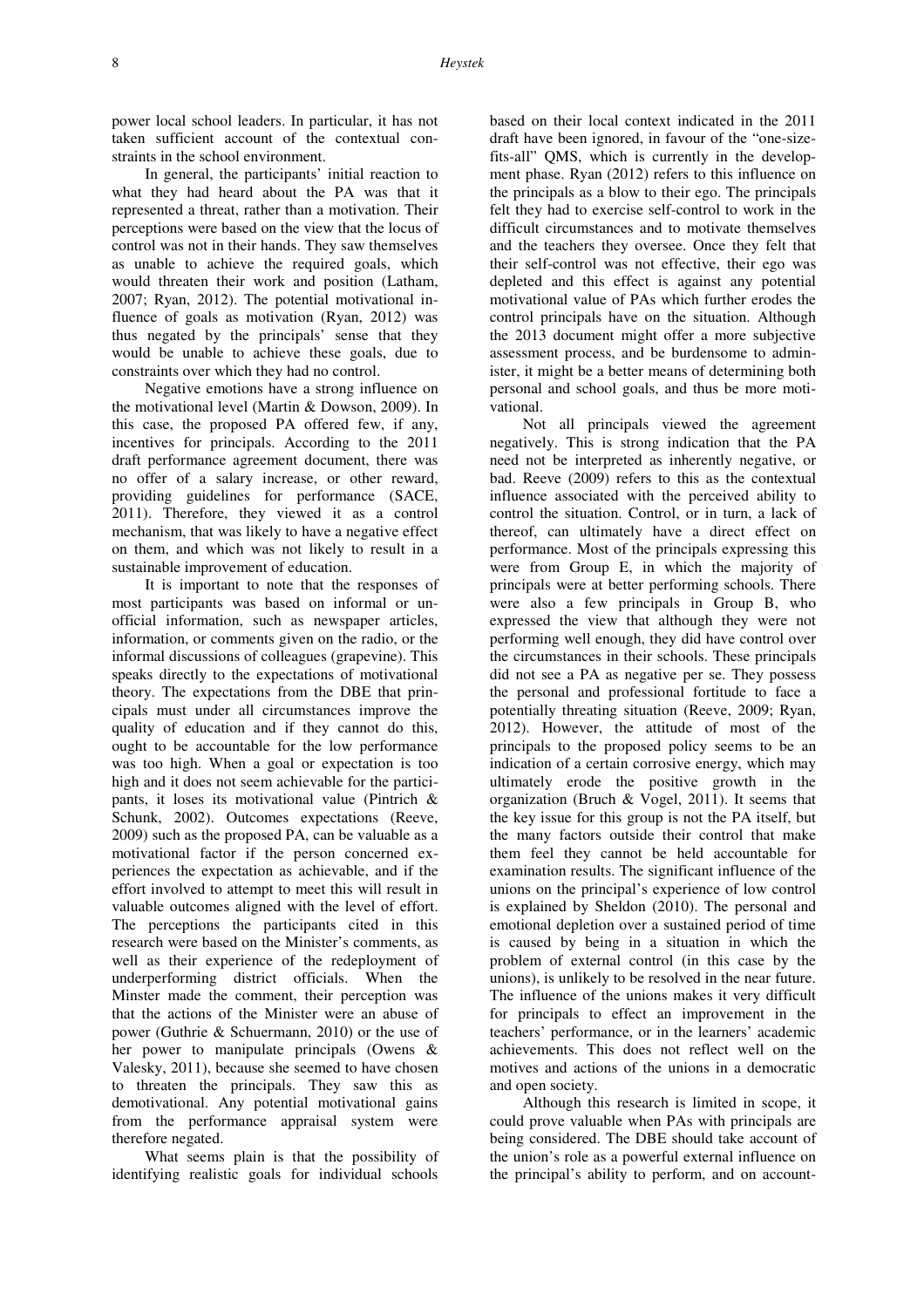ability when drafting a policy such as performance criteria for principals. From this research, it seems that PAs are unlikely to motivate principals to improve their own, as well as the performance of teachers and learners at their schools, if full account is not taken of these external contextual constraints. The powerful influence of SADTU on the potential influence of principals to improve the quality of education in their schools must first be negotiated at national level so as to alleviate the pressure from the union on the local principal.

#### **Notes**

- i. Verbatim quotation was edited for the publication.<br>ii Verbatim quotation was edited for the publication.
- Verbatim quotation was edited for the publication. iii. Verbatim quotation was edited for the publication.
- 

#### **References**

- Apple MW 1999. Freire, neo-liberalism and education. *Discourse: Studies in the Cultural Politics of Education,* 20(1):5-20. doi: 10.1080/0159630990200101
- Aycan Z, Kanugo RN & Mendonça M 2014. *Organizations and management in cross-cultural context.* Los Angeles: Sage Publications Ltd.
- Bruch H & Vogel B 2011. *Fully charged: How great leaders boost their organisation's energy and ignite high performance.* Boston, MA: Harvard Business Review Press.
- Bush T 2012. International perspectives on leadership development: making a difference. *Professional Development in Education,* 38(4):663–678.
- Cardno C 2012. *Managing effective relationships in education.* London: Sage.
- Chen XP, Eberly MB, Chiang TJ, Farh JL & Cheng BS 2014. Affective Trust in Chinese Leaders: Linking Paternalistic Leadership to Employee Performance. *Journal of Management,* 40(3):796– 819. doi: 10.1177/0149206311410604
- Cohen L, Manion L & Morrison K 2000. *Research methods in education* (5<sup>th</sup> ed). London: Routledge Falmer.
- Crawford M 2009. *Getting to the heart of leadership. Emotion and educational leadership.* London: Sage Publications Ltd.
- DeNisi AS 2011. Managing performance to change behavior. *Journal of Organizational Behavior Management,* 31(4):262-276. doi: 10.1080/01608061.2011.619414
- Department of Basic Education (DBE), Republic of South Africa 2011. *Annual National Assessments 2011: A guideline for the interpretation and use of ANA results.* Pretoria: Department of Basic Education. Available at https://edulibpretoria.files.wordpress.com/2008/0 1/ana-2011-guidelines-for-interpretation.pdf. Accessed 6 March 2015.
- DBE, Republic of South Africa 2013. *National senior certificate examination school performance report.* Pretoria: Department of Basic Education. Available at http://www.education.gov.za/DocumentsLibrary/ Reports/tabid/358/Default.aspx. Accessed 3

December 2014.

Department of Education (DoE) 1999. Personnel

Administrative Measures (PAM): Terms and conditions of employment of educators determined in terms of section 4 of the Employment of Educators act 1998. *Government Gazette,* No*.* 19767, 18 February*.* Pretoria: Government Printer.

- DoE 2003. *Plan of action: Improving access to free and quality basic education for all.* Available at http://www.education.gov.za/LinkClick.aspx?filet icket=IBMz%2FjGelkc%3D&tabid=390&mid=11 24. Accessed 16 March 2015.
- DoE, Republic of South Africa 2008. *Course outline for Advanced Certificate: Education (school management and leadership).* Available at http://www.education.gov.za/LinkClick.aspx?filet icket=QhEEKNtf2jg%3D&tabid=425&mid=1136 . Accessed 6 March 2015.
- De Vos AS, Strydom H, Fouché CB & Delport CSL 2011. *Research at grass roots: For the social sciences and human service professions* (4<sup>th</sup> ed). Pretoria: Van Schaik Publishers.
- English FW 2008. *The art of educational leadership: Balancing performance and accountability.* London: Sage.
- Enhanced Motivation 2004. *Movere.* Available at http://www.webwzrd.com/motivation/movere.htm . Accessed 16 March 2015.
- Fredericks I 2012. Plan to get tough on slack principals. *Cape Argus,* 27 February. Available at http://www.iol.co.za/news/south-africa/westerncape/plan-to-get-tough-on-slack-principals-1.1243681#.VPoKEyxqxH8. Accessed 14 February 2012.
- Gernetzky K 2012. Principals' performance review mooted soon. *Business Day,* 6 August. Available at

http://www.bdlive.co.za/articles/2011/11/21/princ ipals-performance-review-mootedsoon;jsessionid=A4C2598D8FF4AFB7DDCD4F EEE3089C38.present1.bdfm. Accessed 22 November 2012.

- Guthrie JW & Schuermann PJ 2010. *Successful school leadership. Planning, politics, performance, and power.* Boston: Allyn & Bacon.
- Hallowell EM 2011. *Shine: Using brain science to get the best from your people.* Boston: Harvard Business Review Press.
- James HS Jr. 2005. Why did you do that? An economic examination of the effect of extrinsic compensation on intrinsic motivation and performance. *Journal of Economic Psychology,* 26(4):549-566.
- http://dx.doi.org/10.1016/j.joep.2004.11.002 Kanjee A & Sayed Y 2013. Assessment policy in postapartheid South Africa: challenges for improving education quality and learning. *Assessment in Education: Principles, Policy & Practice,*  20(4):442–469.
- Knapp SK & Feldman SB 2011. Managing the intersection of internal and external accountability: Challenges for urban school leadership in the United States. *Journal of Educational Administration,* 50(5):666-694.
- Kressler HW 2003. *Motivate and reward: Performance appraisal and incentive systems for business success.* New York: Palgrave Macmillan.